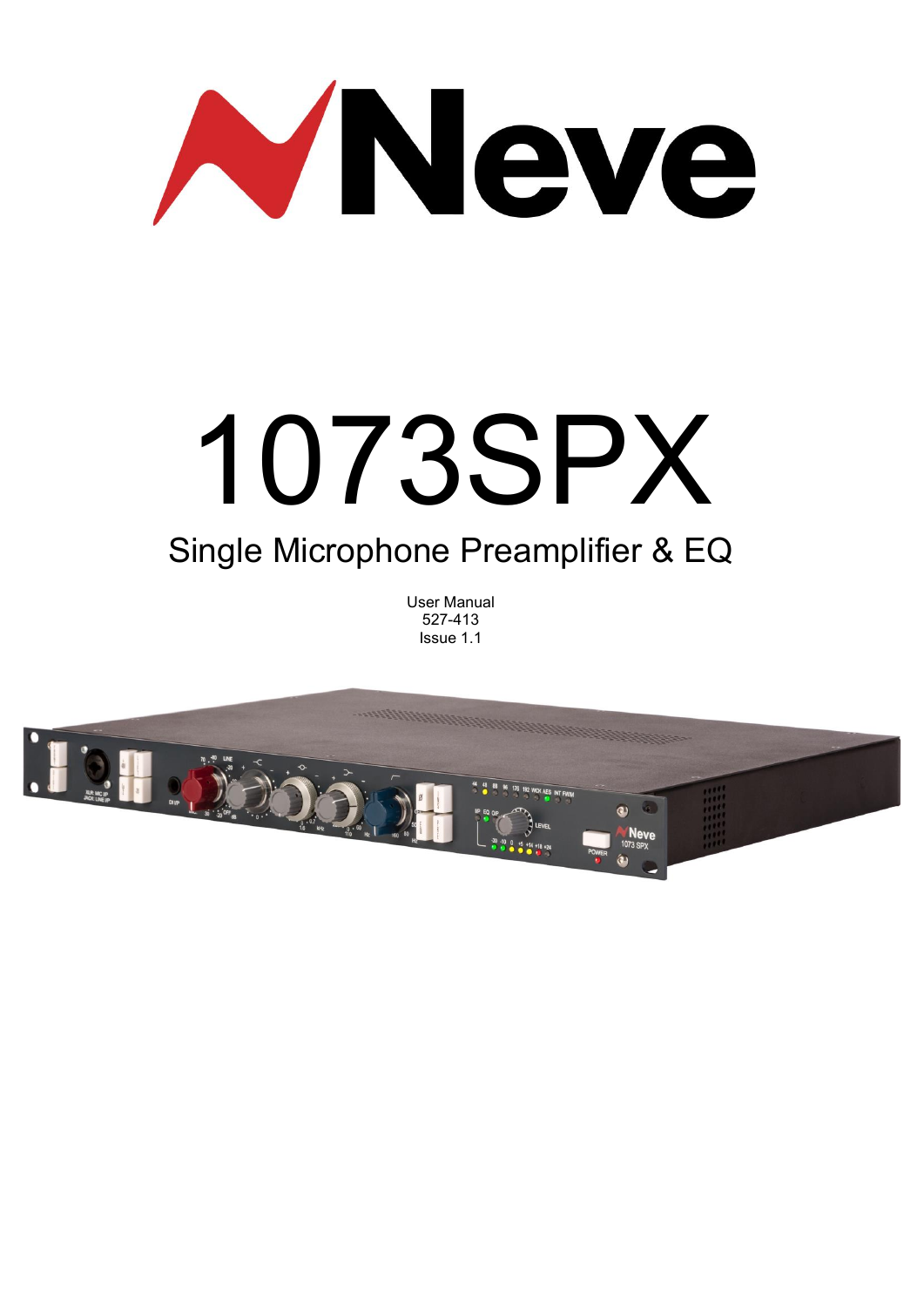# *For your own safety and for the protection of others, please observe the following safety precautions:*

- 1) Read these instructions.
- 2) Keep these instructions.
- 3) Heed all warnings.
- 4) Follow all instructions.
- 5) WARNING: To reduce the risk of fire or electric shock, do not expose this apparatus to rain or moisture
- 6) Clean only with dry cloth.
- 7) Do not block any ventilation openings.
- 8) Do not install near any heat sources such as radiators, heat registers, stoves, or other apparatus (including amplifiers) that produce heat.
- 9) Protect the power cord from being walked on or pinched particularly at plugs, convenience receptacles, and the point where they exit from the apparatus.
- 10) Unplug this apparatus during lightning storms or when unused for long periods of time.
- 11) Refer all servicing to qualified service personnel. Servicing is required when the apparatus has been damaged in any way, such as when liquid has been spilled or objects have fallen into the apparatus, the apparatus has been exposed to rain or moisture, does not operate normally, or has been dropped

# *AMS NEVE*

*AMS Technology Park Billington Road Burnley Lancs BB11 5UB England Phone +44 (0)1282 457011 Fax: +44 (0)1282 417282 Info: [info@ams-neve.com](mailto:info@ams-neve.com) Web: [www.ams-neve.com](http://www.ams-neve.com/) Support: [http://www.ams-neve.c](http://www.ams-neve.com/support)om/support*

*© 2017 AMS Neve Ltd own the copyright of all information and drawings contained in this manual which are not to be copied or reproduced by any means or disclosed in part or whole to any third party without written permission.*

*Disclaimer: The information in this manual has been carefully checked and is believed to be accurate at the time of publication. However, no*  responsibility is taken by us for inaccuracies, errors or omissions nor any liability assumed for any loss or damage resulting either directly or *indirectly from use of the information contained within it.*

*Trademarks: All trademarks are the property of their respective owners and are hereby acknowledged.*

*As part of our policy of continual product improvement, we reserve the right to alter specifications without notice but with due regard to all current legislation.*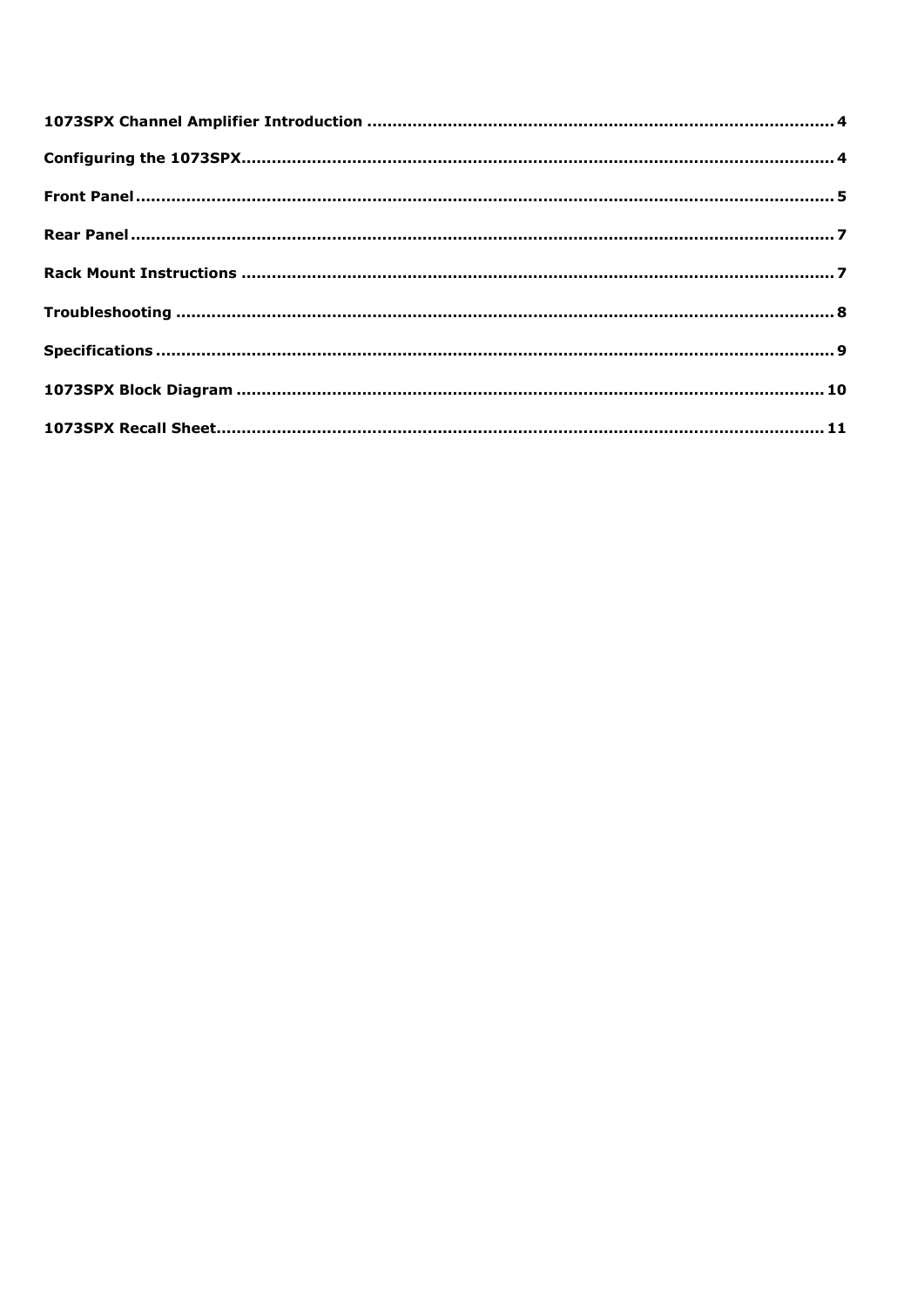The original Neve  $1073^{\circ}$  channel amplifiers are very popular mic preamplifiers, considered by many to capture the very essence of the Neve sound. In manufacture since the early 1970s, the discrete class-A design offers 3 bands of EQ with one fixed high frequency and a high-pass filter.

The 1073SPX accommodates a 1073® in a stand-alone 1U rack-mount unit. At its core, the 1073SPX retains the same class-A design as the original 1073, but includes many additional features to ensure the unit sits comfortably in the modern studio environment.

## <span id="page-3-1"></span><span id="page-3-0"></span>*Configuring the 1073SPX*

To use the 1073SPX, configure as follows:

- ▶ Connect the supplied 48V power adaptor (PS10501) to the 48V input.
- ▶ Connect your mic/line or DI input source:
- Mic input uses the XLR input of the XLR combo connector on the front panel, or the XLR connector on the rear panel.
- Line input uses the 6.35mm jack input of the XLR combo connector on the front panel, or the XLR connector on the rear panel.
- DI input uses the 6.35mm jack connector on the front panel.

 Connect any intermediate sources to the insert loop as required, via the 6.35mm jack connectors on the rear panel.

- Connect the line output XLR (rear panel) into your system
- Switch on the 1073SPX
- Set the phantom power, DI earth lift, DI PAD and Mic I/P Z as required.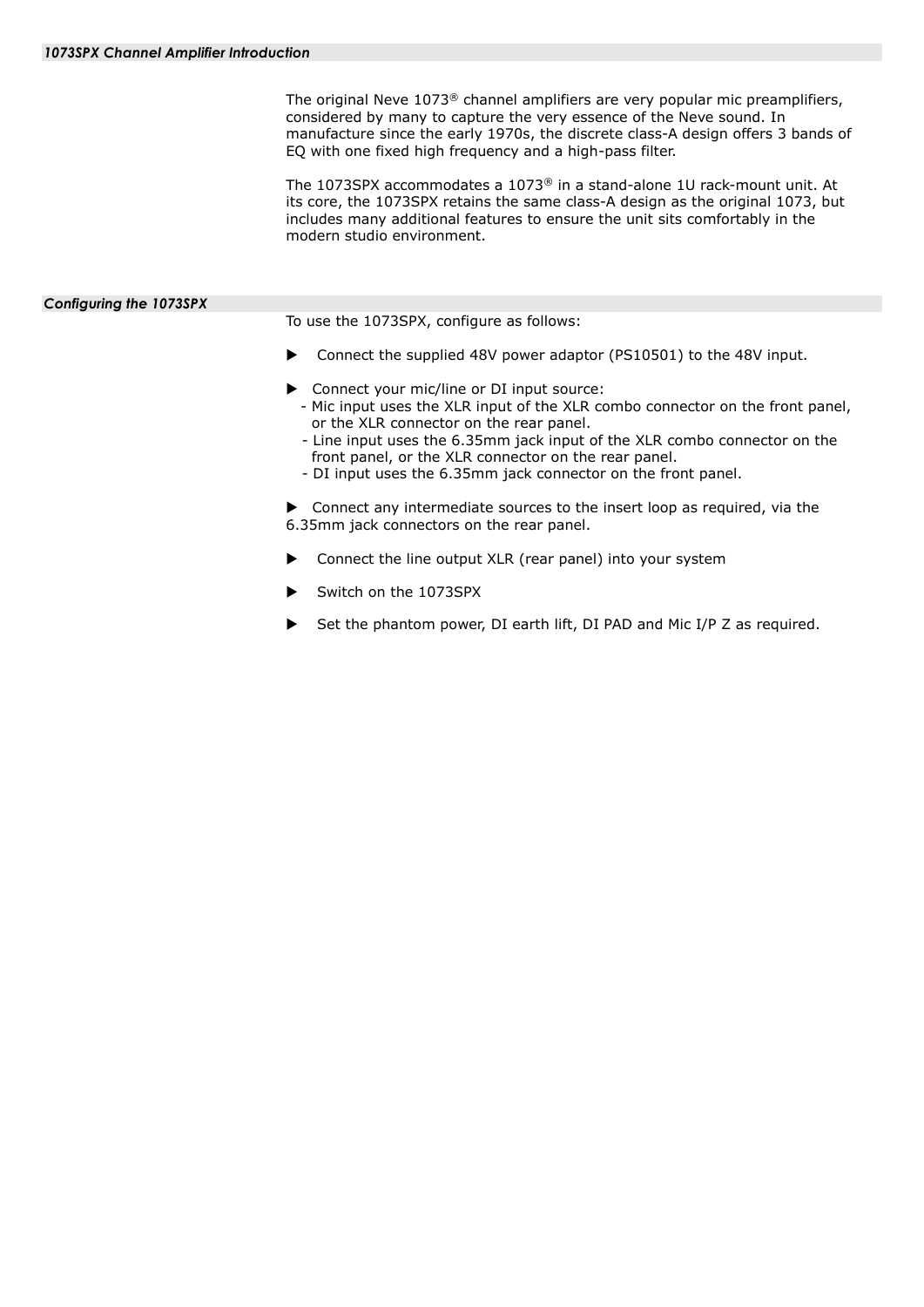<span id="page-4-0"></span>

**POWER:** Switches the unit on or off. The adjacent LED lights when the unit is ON

- **FRONT:** Switches the audio input to the front mic/line combo connector.
- *NOTE: The DI input always overrides the Mic input, whether the FRONT switch is pressed or not.*
- **DIGI:** Switches the line input and output to the rear digital module. In digital mode the front/rear mic input, DI input, and analogue line output continue to operate normally.
- *NOTE: The digital module is an optional extra and is not included as standard.*

## **XLR/Jack combo input:**

Use the XLR input for microphone sources and the 6.35mm jack input for line-level sources.

- **48V:** Applies 48V phantom power to the XLR microphone input (front and rear). The adjacent LED lights when phantom power is active.
- **Lo Z:** The default input impedance on the microphone input is 1200Ω. Pressing the Lo Z switch reconfigures the input for 300Ω input impedance.
- **LIFT:** Provides ground lift for the DI input. If hum/buzz occurs when using a DI input, pressing this switch may alleviate the problem by breaking any ground loop.
- **-20:** Provides 20dB of attenuation to the DI input. In the default position (no attenuation) the input impedance of the DI input is approximately 1MΩ. When set to -20dB attenuation (switch depressed) the input impedance of the DI input is approximately 10kΩ.
- **DI I/P:** High-impedance balanced input for direct injection.
- *NOTE: When a 6.3mm jack is inserted into the DI input, all other microphone inputs are automatically disconnected. Use the Mic side of the gain control when using the DI input.*

## **High Frequency:**

Smooth +/-16dB fixed frequency shelving at 12kHz,

### **Mid Frequency:**

Smooth +/-18dB peaking, fixed 'Q' with selectable centre frequencies of 0.36kHz, 0.7kHz, 1.6kHz, 3.2kHz, 4.8Kh, 7.2kHz.

#### **Low Frequency:**

Smooth +/-16dB shelving with selectable frequencies of 35Hz, 60Hz, 10Hz, 220Hz.

#### **High Pass Filter:**

18dB per octave slope, switchable between 50Hz, 80Hz, 160Hz, 300Hz.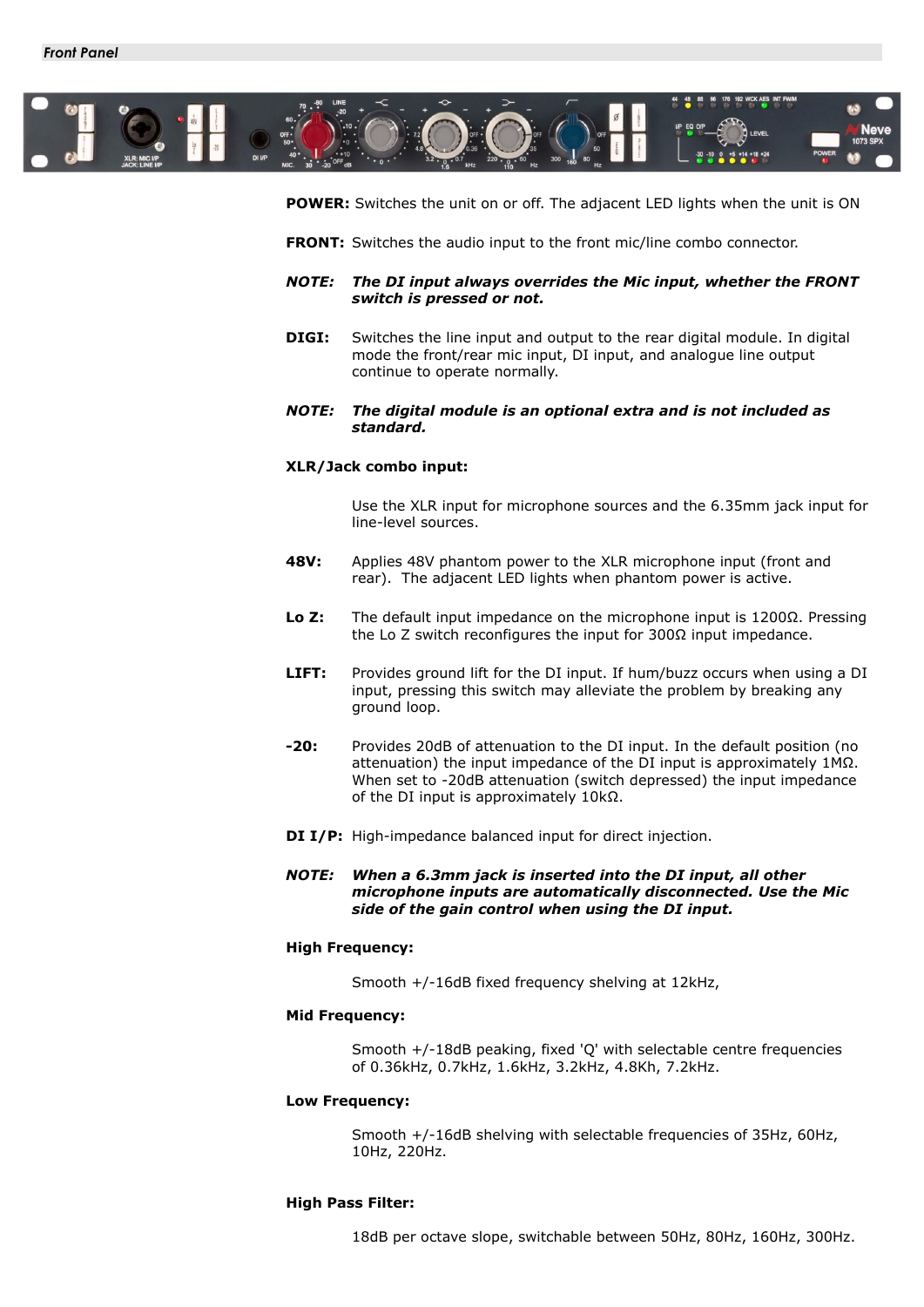- **Phase:** Reverses the phase of the output signal. In the default position, absolute phase is preserved through the unit.
- **EQ:** Switches the equalisation circuit into the signal path.
- **INS:** Switches the insert loop into the signal path.
- **PRE:** Positions the insert loop before the equalisation circuit (pre-EQ). In the default position (switch not depressed) the insert loop is positioned immediately after the equalisation circuit (post EQ).
- **LEVEL:** Adjusts the output audio level. This control is post-EQ but pre-output stage. The thick line on the graticule indicates the point of nominal unity gain; the unit has ~5dB in hand. Short-pressing this knob cycles the level meter take-off point through three possible points in the signal path, indicated by the adjacent LEDs.

## *When the Digital I/O option is fitted, long-pressing this knob cycles through the sample rate selection and a further long-press will cycle through the clocking source selection.*

## **Take-off LEDs and Clip Indication:**

One of three LEDs lights green to indicate the selected take-off point for the level meter, chosen by pressing the LEVEL knob. The three possible take-off points are: pre-EQ, post-EQ, post output stage. In addition, LEDs will light red if their respective take-off point is close to clipping. Clip indication is always active whichever take-off point happens to be selected.

## **Level Meter:**

Peak responding level meter. The audio level can be monitored at one of three locations chosen by pressing the LEVEL knob.

# **Sample Rate indicator and Clock source indicator: (optional Digital I/O module must be fitted)**

The Sample Rate indicator LED shows the selected sample rate. The sample rate selection can be changed by long-pressing the LEVEL knob which will begin cycling through the sample rates and releasing the LEVEL knob when the desired sample rate selection LED illuminates.

The Clock Source indicator LED shows the selected clock source. The clock source selection can be changed by long-pressing the LEVEL knob (after long-pressing once to select the sample rate as above and then releasing) which will then begin cycling through the clock source selections and releasing the LEVEL knob when the desired clock source selection LED illuminates.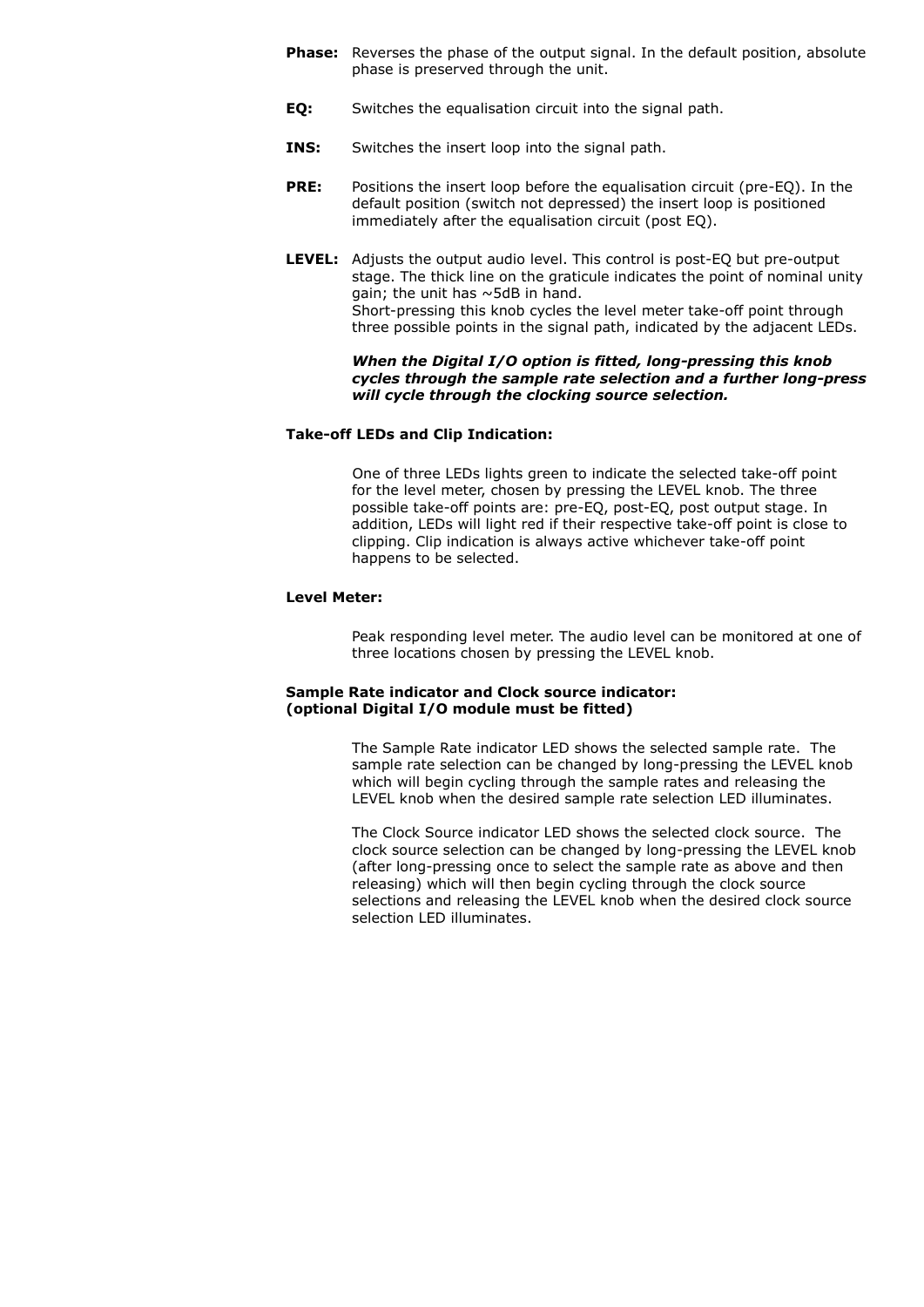<span id="page-6-0"></span>

# <span id="page-6-1"></span>*Rack Mount Instructions*

 Elevated Operating Ambient- If installed in a closed or multi-unit rack assembly, the operating ambient temperature of the rack environment may be greater than room ambient. Therefore, consideration should be given to installing the equipment in an environment compatible with the maximum ambient temperature (30°C) specified by the manufacturer.

▶ Reduced Air Flow - Installation of the equipment in a rack should be such that the amount of air flow required for safe operation of the equipment is not compromised.

 Mechanical Loading - Mounting of the equipment in the rack should be such that a hazardous condition is not created by improper or uneven mechanical loading.

**Reliable Earthing - Reliable earthing of rack-mounted equipment should be maintained. Particular attention should be given to supply connections other than direct connections to the branch circuit (e.g. use of power strips).**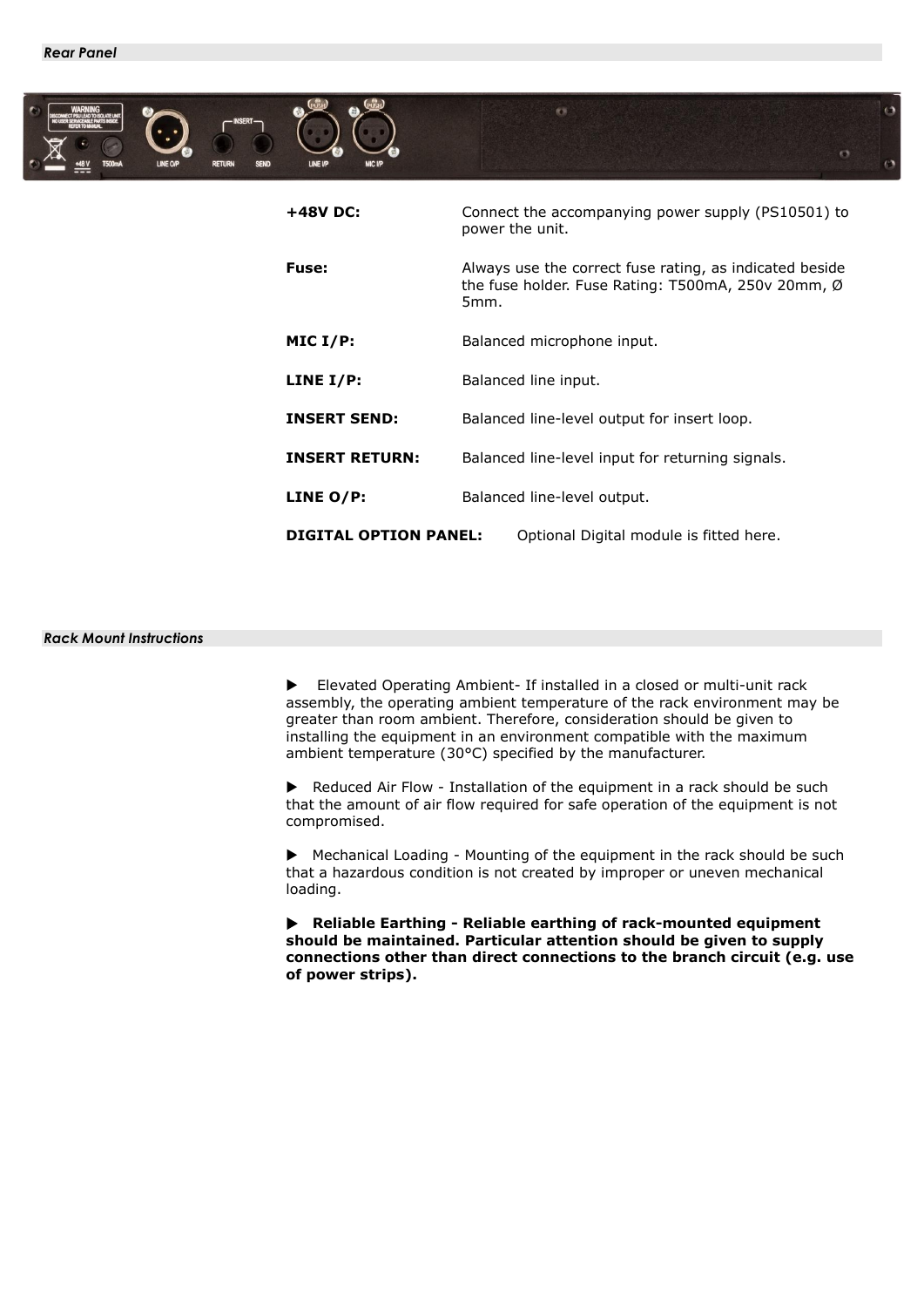# <span id="page-7-0"></span>**No audio at the line output**

Check all connections to the unit. For example, check that all necessary inputs and outputs are plugged into the same channel.

Check the setting of the LEVEL control. Turn clockwise to increase the output level

 $\blacktriangleright$  Check the setting of the gain control. Turn clockwise (mic mode) when using a microphone source. Turn anti-clockwise (line mode) when using a line-level source.

 Check that the **FRONT** switch is set to the desired position. This switch should be depressed when the audio source is connected to the front combo connector.

Check that the **DIGI** switch is set to the desired position. The switch should be depressed when the audio source is via the digital module.

 Check whether the insert loop is in use. Set the **INSERT** switch to the default position (not depressed); if line output signal becomes present, this indicates a problem with connections to the insert loop or with the external equipment in the loop.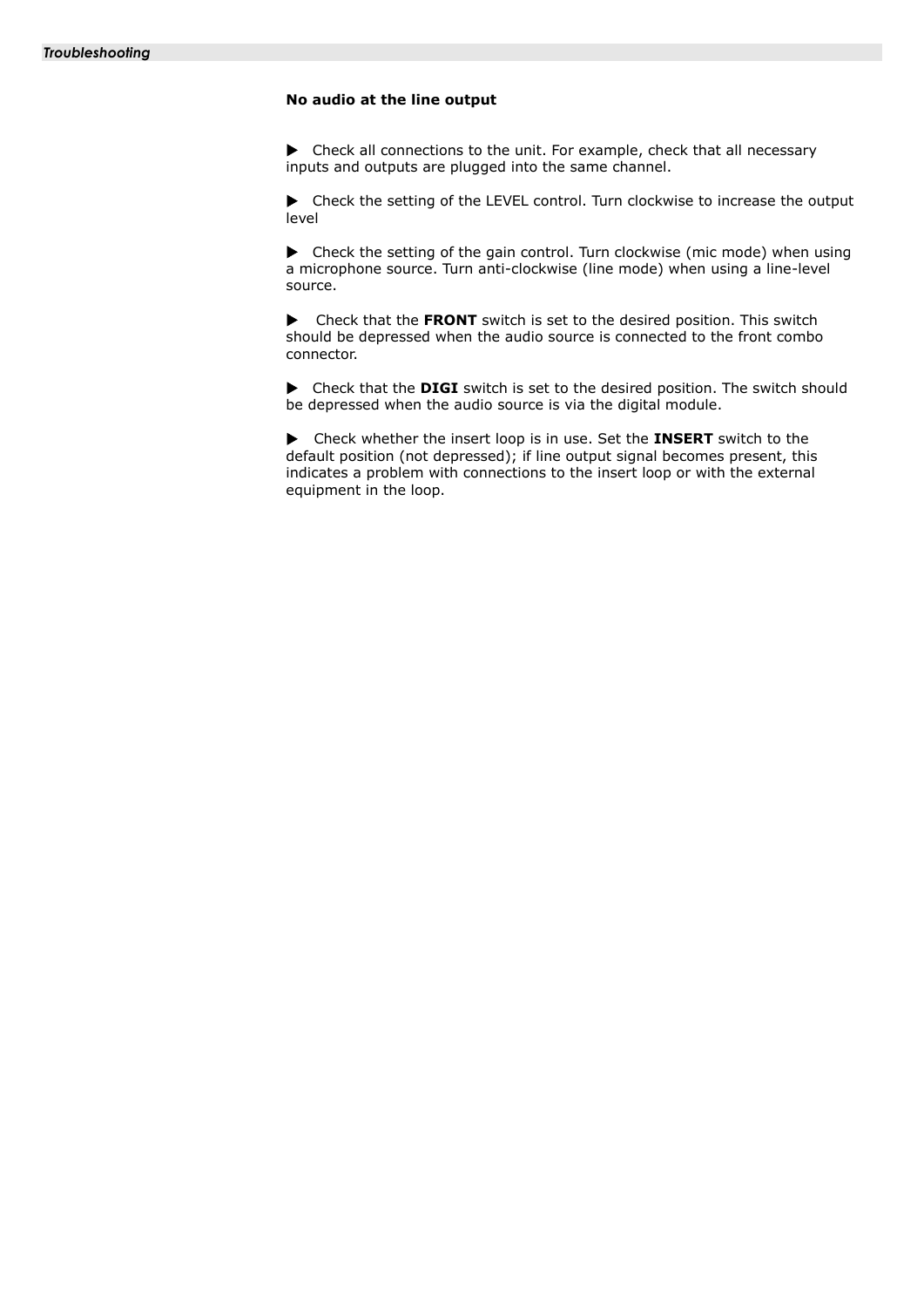<span id="page-8-0"></span>

| <b>Stand-alone</b> | Width       | <b>Height</b> | Depth       | <b>Approx. Weight</b> |
|--------------------|-------------|---------------|-------------|-----------------------|
| <b>Modules</b>     | mm (inches) | mm (inches)   | mm (inches) | kg (lbs)              |
| 1073SPX Unit       | 480 (19)    | 44 (1.75)     | 310(12)     | 5(11)                 |

| <b>Modules</b>      | <b>Power</b>                                                              |
|---------------------|---------------------------------------------------------------------------|
| <i>1073SPX Unit</i> | $48V_{dc}$ , 250mA $\pm$ 20mA excluding digital module. Negative<br>Earth |

| <b>Specifications</b> |                            |                                                                                                                                                             |
|-----------------------|----------------------------|-------------------------------------------------------------------------------------------------------------------------------------------------------------|
|                       | Microphone Input:          | Input Impedance 300 $\Omega$ or 1200 $\Omega$ , gain<br>$+80$ dB to $+20$ dB in 5dB steps.                                                                  |
|                       | Line Input:                | Input Impedance $10k\Omega$ bridging, gain<br>+20dB to -10dB in 5dB steps. Both inputs<br>are transformer balanced and earth free.                          |
|                       | $\triangleright$ DI Input: | Input Impedance 1MΩ (PAD off)<br>10k $\Omega$ (PAD on). Gain +80dB to +20dB in<br>5dB steps.                                                                |
|                       | Output:                    | Maximum output is >+26dBu into 600 $\Omega$ .<br>Output impedance is 75Ω @1kHz.<br>Outputs are transformer balanced.                                        |
|                       | Distortion:                | Not more than 0.07% from 50Hz to 10kHz<br>at +20dBu output (80kHz bandwidth) into<br>$600\Omega$ .                                                          |
|                       | Frequency Response:        | $+/-0.5dB$ 20Hz to 20kHz, $-3dB$ at 40kHz<br>Eq Out.                                                                                                        |
|                       | Noise:                     | Not more than -82dBu at all Line gain settings<br>Eq In Flat/Out (22Hz to 22kHz bandwidth, 150Ω input<br>termination), EIN better than -125dBu @ 60dB gain. |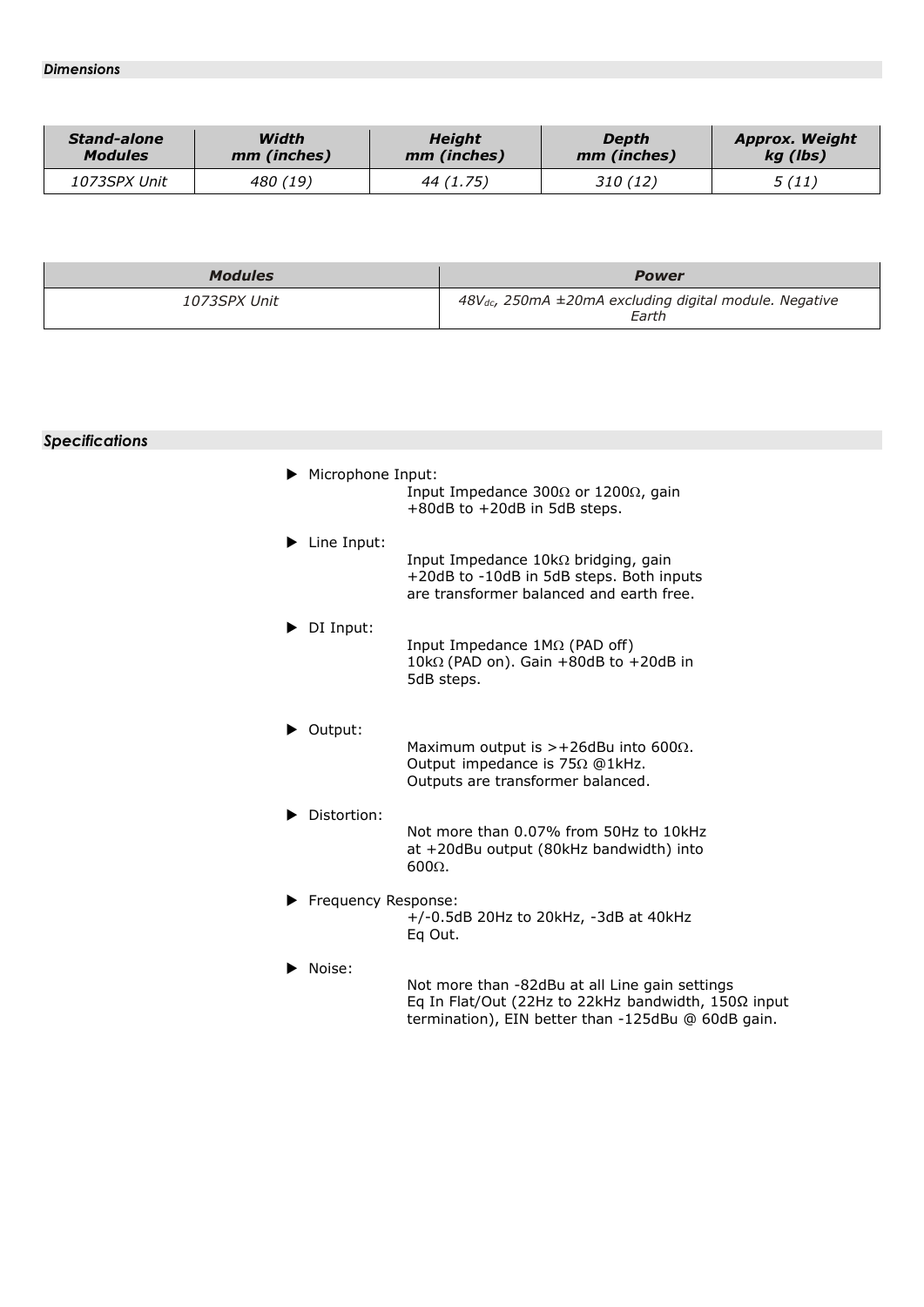